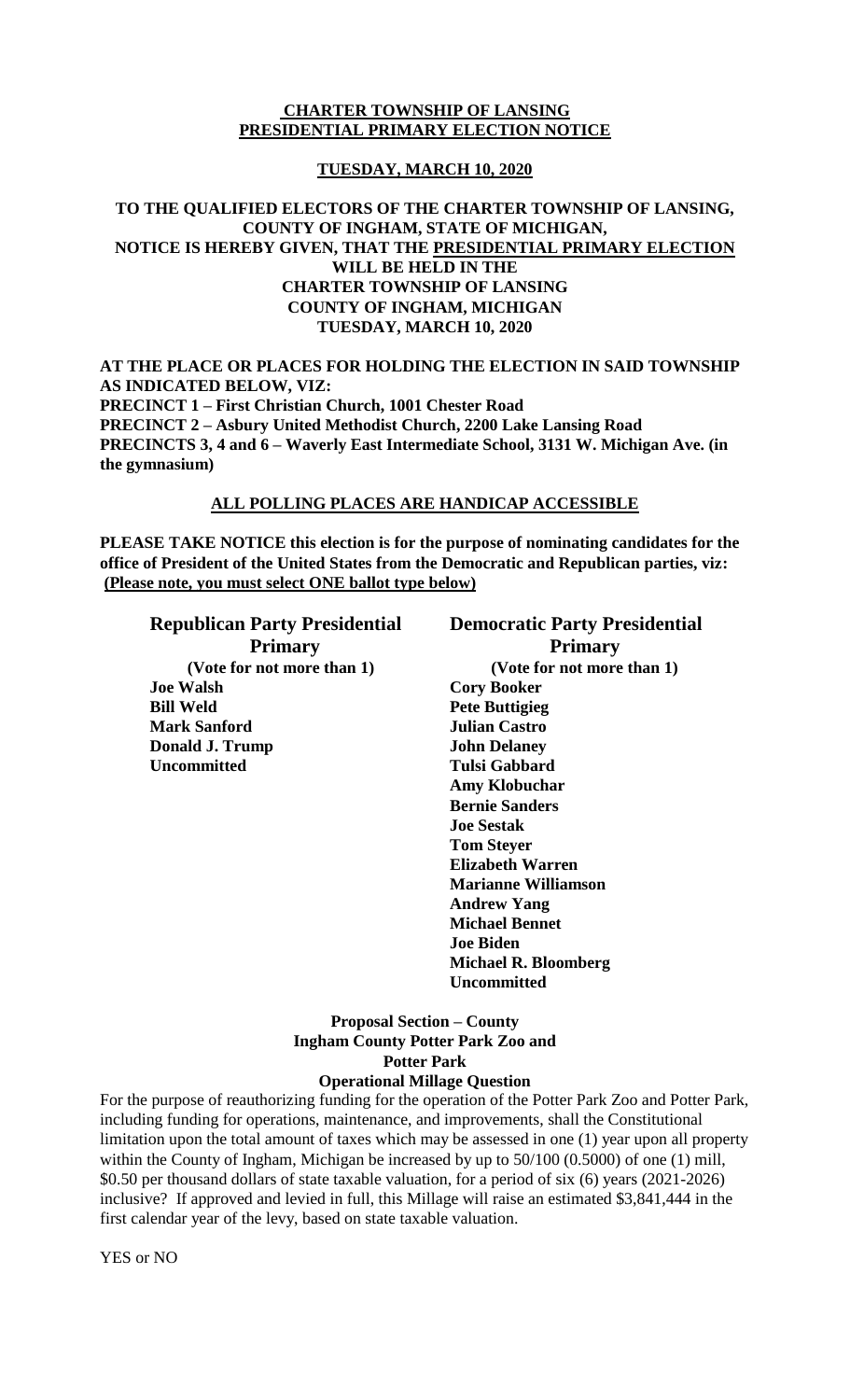# **Countywide System of Trails and Parks Millage Renewal Question**

For the purpose of renewing funding at the same millage level previously approved by the voters in 2014 for the creation and maintenance of a countywide system of recreational trails and adjacent parks, which may incorporate trails or parks created by local units of government, including Lansing's River Trail, and may acquire rights of way to connect and extend existing trails, shall the Constitutional limitation upon the total amount of taxes which may be assessed in one (1) year upon all property within the County of Ingham, Michigan, previously increased by up to 0.5000 mills, \$0.50 per \$1,000 of taxable value, be continued and renewed for a period of six (6) years (2020-2025) inclusive? If approved and levied in full, this millage will raise an estimated \$3,841,444.00 for the system of recreational trails and adjacent parks in the first calendar year of the levy based on taxable valuation.

YES or NO

# **Ingham County Health Services Millage**

For the purpose of reauthorizing funding for providing basic health care and mental health services to low=income Ingham County residents who are not eligible for Medicaid under the Federal Affordable Care Act, and who do not have medical insurance, including use of these funds to help pay for access to doctor visits, generic medications, mental health services and essential care such as preventive testing and treatment for cancer, diabetes, heart disease and other serious illnesses, shall the Constitutional limitation upon the total amount of taxes which may be assessed in one (1) year upon all property within the County of Ingham, Michigan be increased by up to 63/100 (0.6300) of one (1) mill, \$0.63 per thousand dollars of state taxable valuation, for a period of four (4) years (2020-2023) inclusive? If approved and levied in full, this Millage will raise an estimated \$4,840,219 in the first calendar year of the levy, based on state taxable valuation.

YES or NO

# **Proposal Section – Intermediate School District Ingham Intermediate School District Special Education Millage Proposal (Restoration of Headlee Reduction)**

This proposal requests additional millage to permit the continued levy by the intermediate school district of the maximum mills for special education previously approved by the electors.

Shall the current charter limitation on the annual property tax rate for the education of students with a disability in Ingham Intermediate School District, Michigan, be increased by 0.2438 mill (\$0.2438 on each \$1,000 of taxable valuation) for a period of 20 years, 2020 to 2039, inclusive (this increase will allow the intermediate school district to levy the maximum rate of 4.75 mills previously approved by the electors that has been reduced as required by the Michigan Constitution of 1963); the estimate of the revenue the intermediate school district will collect if the millage is approved and levied in 2020 is approximately \$2,300,000 from local property taxes authorized herein?

YES or NO

# **Proposal Section – Transportation Authority Capital Area Transportation Authority (CATA) Millage Renewal Proposition City of Lansing, City of East Lansing Meridian Township, Lansing Township, and Delhi Township**

Shall the previously voter approved millage of 3.007 mills (that being \$3.007 per thousand dollars of taxable value) be renewed and authorized to be levied by the Capital Area